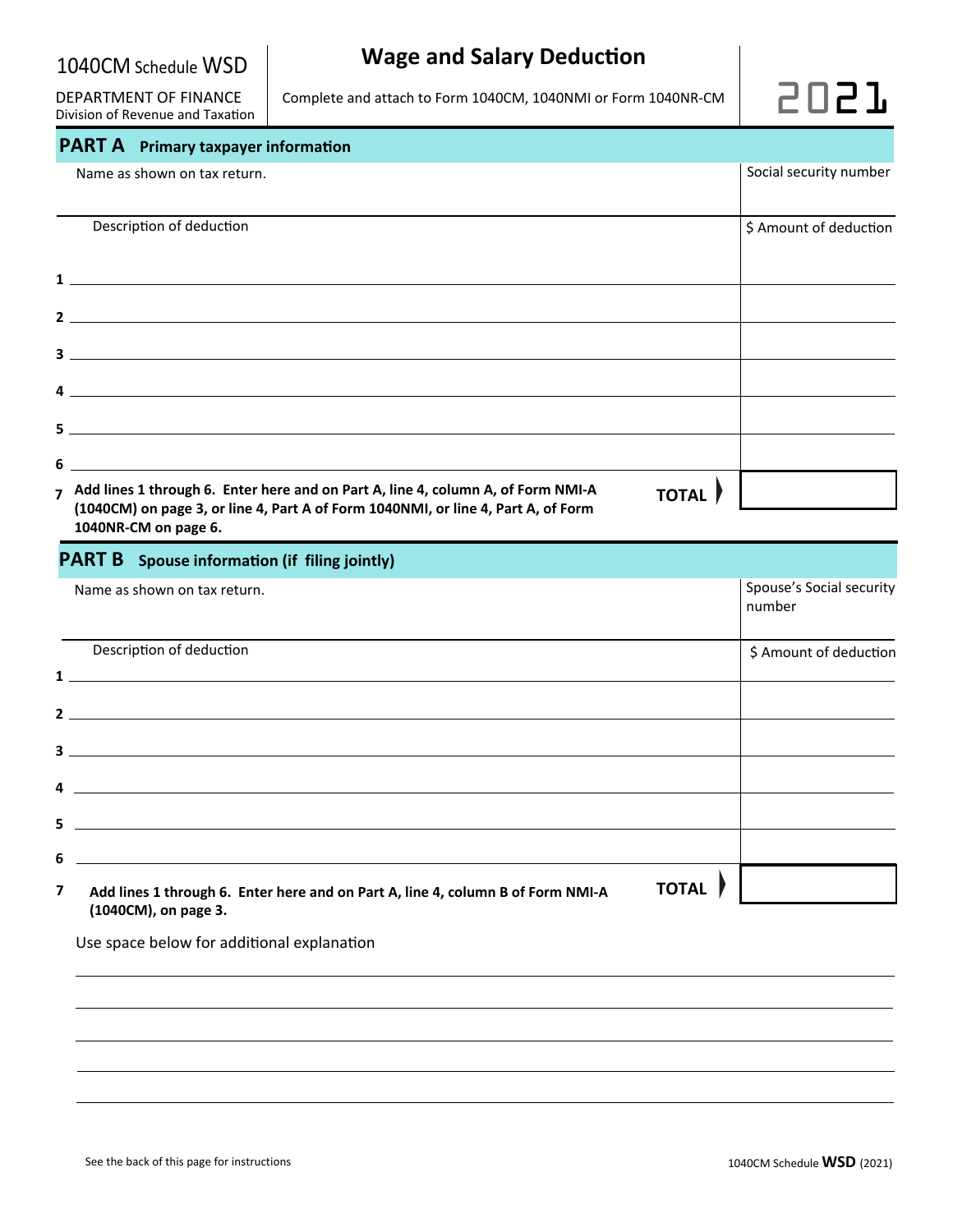Use the 1040CM Schedule WSD to claim deductions that were included as Wages and Salaries in Box 16 of your W-2CM or to report amounts that were already excluded from CNMI Wages and Salaries provided in Box 16 of your W-2CM.

If you are claiming a deduction from Wages and Salaries on Line 4 of the Form 1040NMI, you must provide details relating to these deductions on the 1040CM Schedule WSD. Ensure that the amounts for which you are claiming a deduction were included in the CNMI Wages and Salaries provided in Box 16 of the W-2CM. If these amounts were already excluded from CNMI Wages and Salaries in Box 16 of the W-2CM, it may result in underreporting of Taxable CNMI Wages and Salaries and possible imposition of penalties and interest for the underreporting of taxable income and underpayment of taxes.

Where the deductible amounts were already excluded from the CNMI Wages and Salaries provided in Box 16 of the W-2CM, you must still report the amount already deducted on a 1040CM Schedule WSD for informational purposes. You and are not entitled to deduct these amounts on Line 4 of the Form 1040NMI or in calculating your Taxable CNMI Wages and Salaries on Line 5 of Part A of the 1040NMI.

Allowable deductions from Wages and Salaries, pursuant to 4 CMC §1103(dd)(1)–(7), are as follows:

(1) Wages and salaries received from the United States by active members of the Armed Forces of the United States;

(2) Reasonable per diem and travel allowances to the extent that they do not exceed any comparable Commonwealth Government rates; (3) Rental value of a home furnished to any employee or a reasonable rental allowance

paid to any employee to the extent the allowance is used by the employee to rent or provide a home;

**\_\_\_\_\_\_\_\_\_\_\_\_\_\_\_\_\_\_\_\_\_\_\_\_\_\_\_\_\_\_\_\_\_\_\_\_\_\_\_\_\_\_\_\_\_\_\_\_\_\_\_\_\_\_\_\_\_\_\_\_\_\_\_\_\_\_\_\_\_\_\_\_\_\_\_\_\_\_\_\_\_\_\_\_\_\_\_\_\_\_\_\_\_\_\_\_\_\_\_\_\_\_\_\_\_\_\_\_\_**

(4) Any payment of medical or hospitalization expenses or insurance premium paid by an employer or insurance company to or on behalf of an employee or insured;

(5) Payments from the CNMI Retirement program or a qualifying retirement plan.

(6) Payments in the form of a scholarship, fellowship, grant, stipend or the like made to any student while he is a full-time, bona fide student at an educational institution as defined by § 170(b)(1)(A)(ii) of the NMTIT (provided, however, that if the payment is made for services rendered, the student must receive college credit(s) for the performance of the services and the services must further the student's education, curriculum, or course of study); and (7) Any benefit payment from the United States, Trust Territory, or Northern Marianas Social Security Administration.

# **Part A. Primary taxpayer information. In Part B, be sure to include spouse information if filing jointly.**

Enter name as shown on tax return, the social security number, and the description of the deduction. Enter the deductions separately, and identify the applicable exemption. Use the space provided on the bottom to include an explanation for each l deduction.

#### **How to report allowable deductions**

#### **Example 1:**

Housing allowance: If a housing allowance is included in your total wages and salary in box 16 of the Form W-2CM, then you are permitted to take a deduction to the extent of the qualifying housing or rental payments actually made. If, however, Box 16 of the W2-CM did not include qualifying rental payments in your CNMI Wages